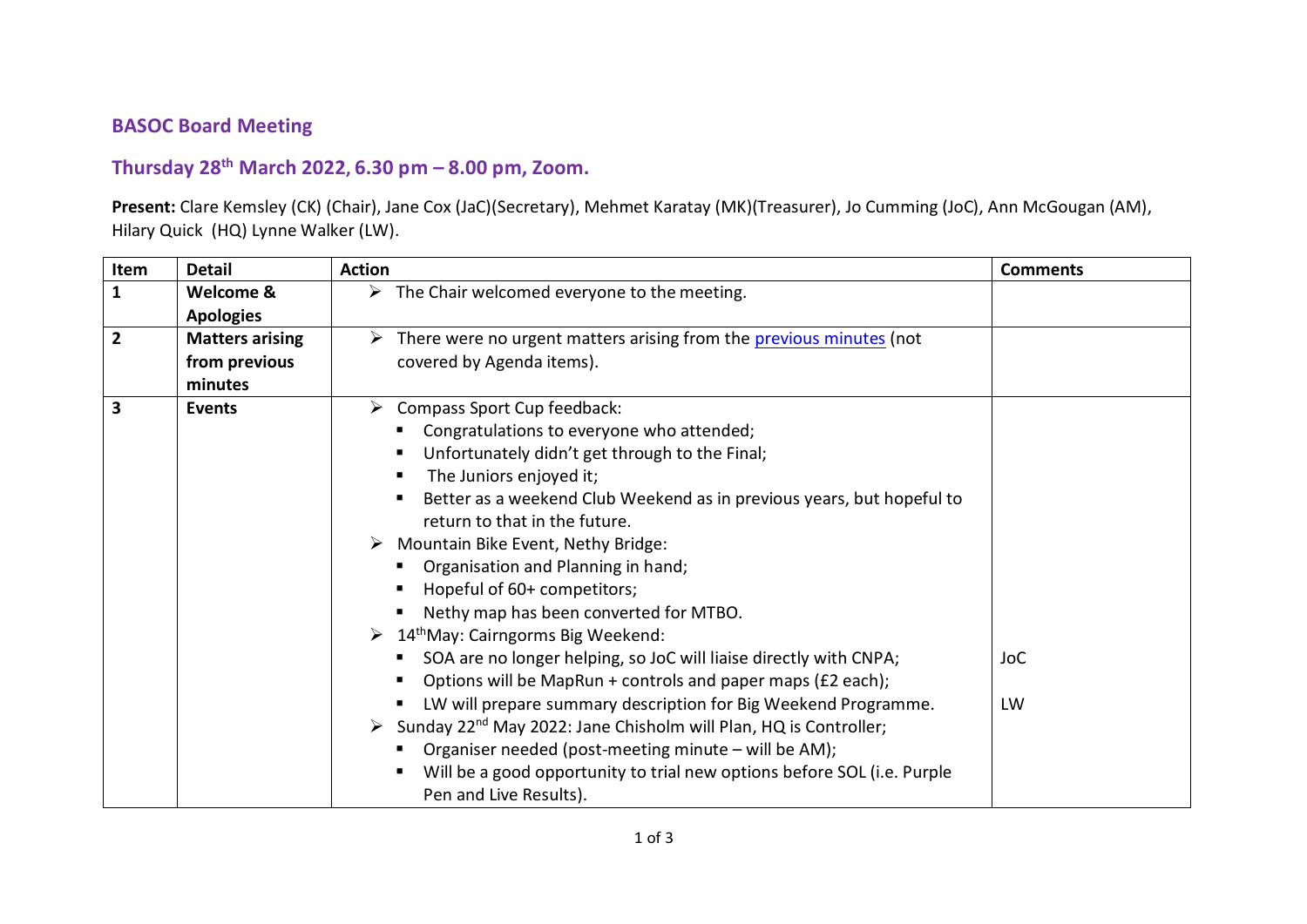| Item                    | <b>Detail</b>      | <b>Action</b>                                                                | <b>Comments</b> |
|-------------------------|--------------------|------------------------------------------------------------------------------|-----------------|
| $\overline{\mathbf{3}}$ | Events (contd)     | → 9 <sup>th</sup> October 2022: SOL/JHI:                                     |                 |
| (contd)                 |                    | Jo & Kristin Organising;<br>п                                                |                 |
|                         |                    | Lynne & Laura Planning;<br>п                                                 |                 |
|                         |                    | Access sorted for Planning and Parking;<br>п                                 |                 |
|                         |                    | Alan Halliday will be Controller;<br>п                                       |                 |
|                         |                    | Kristin will do Events web pages, with 'copy' coming from the Events<br>п    |                 |
|                         |                    | Team;                                                                        |                 |
|                         |                    | SOL and JHI should have separate pages ion the Website.                      |                 |
|                         |                    | 6 Days 2023 - Moray:<br>$\triangleright$                                     |                 |
|                         |                    | Day 5, Culbin:<br>٠                                                          |                 |
|                         |                    | o Lead Organiser required;                                                   |                 |
|                         |                    | BASOC will co-ord parking.                                                   |                 |
| 4                       | Tues=O             | > Nick Anderson is organising April in Grantown/Nethy Bridge (2 weeks each); |                 |
|                         |                    | Callum Scott will organise May;                                              |                 |
|                         |                    | No plans for June yet, but may be passed to CDO, when in post;               |                 |
|                         |                    | Andy will organise some training, possibly Creag Meagaidh, in July.          |                 |
| 5                       | <b>BASOC Roles</b> | Kristin Hayes will do web pages for Events;<br>$\blacktriangleright$         |                 |
|                         |                    | Ben Hayes has agreed to take on the Access Officer Role.                     |                 |
| 6                       | <b>Mapping</b>     | LW is pursuing copyright issues with SOA;<br>$\blacktriangleright$           |                 |
|                         |                    | SOA want copyright to stay with Clubs, and are writing up an agreement;      |                 |
|                         |                    | The Nethy map has been updated for MTBO;                                     |                 |
|                         |                    | There are updates to 3 areas of Moor of Alvie ongoing;<br>п                  |                 |
|                         |                    | LW is working through maps to see what updates need doing<br>п               |                 |
|                         |                    | professionally;                                                              |                 |
|                         |                    | > The last JROS Camp paid the commercial rate of £50 per map OCAD file;      |                 |
|                         |                    | The Board agreed to reduce the cost, and include JROS in the 'Student'<br>п. | Treasurer       |
|                         |                    | line for future map use.                                                     |                 |
| $\overline{\mathbf{z}}$ | <b>Finance</b>     | The Treasurer has transferred the Lochaber Funds to SOA, along with<br>➤     |                 |
|                         |                    | accompanying statement re intended use;                                      |                 |